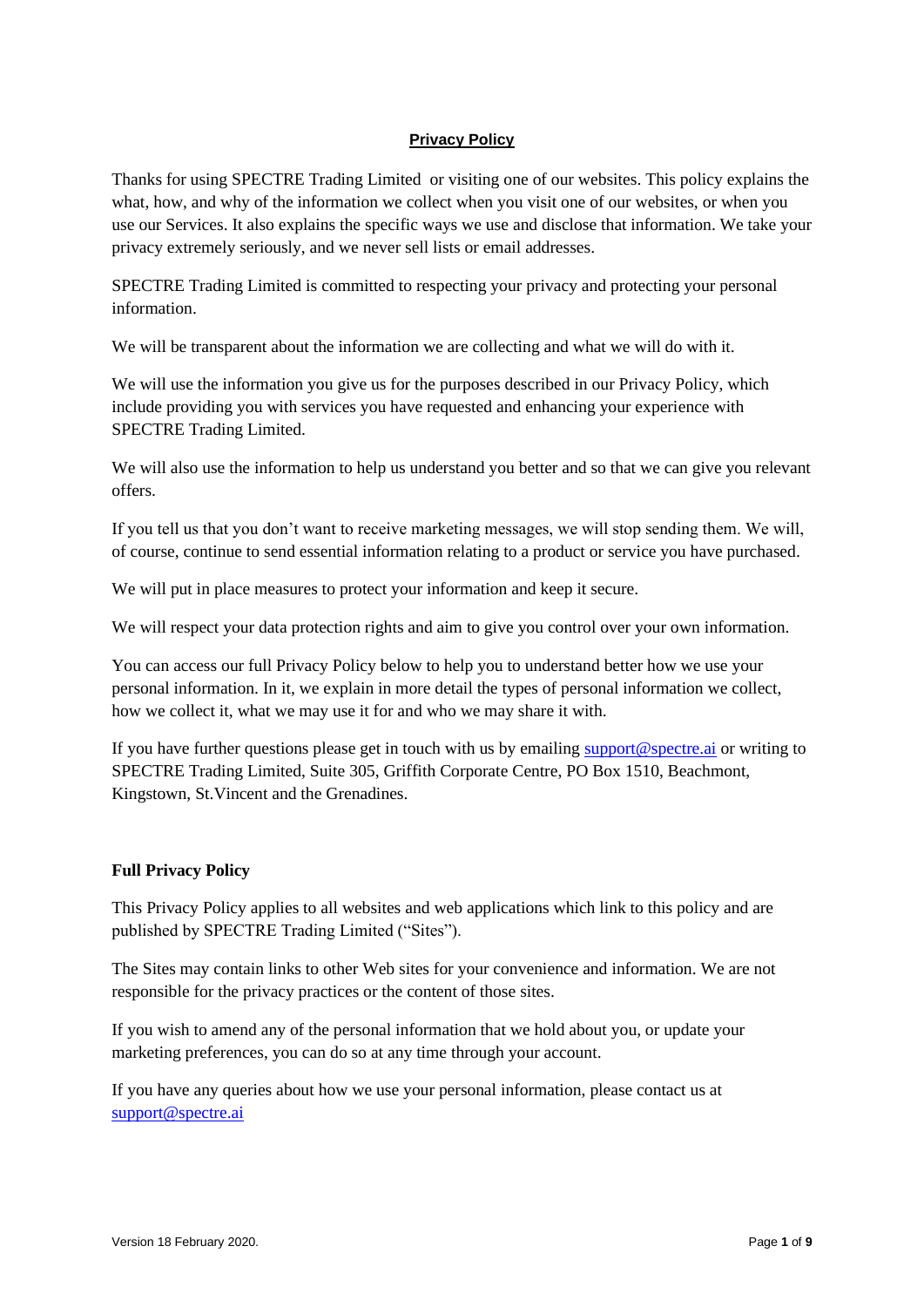## **Information we collect**

This section details the information we may collect about you. We explain why, and how, we use it in later sections.

#### **Account information**

If you decide to create an account or inquire about one of our products or services, we'll ask you to provide us with some specific information, for example:

- Basic personal details such as your first name and last name;
- Personal details– such as address, and proof of residency, phone number, mobile phone number, and email address;
- Work details such as job title, department, company name, company address, work email address and office phone number;
- Log in details such as username and password;
- Payment details such as your ETH address, billing address and credit card information.
- Passport and KYC contact details : Such as Passport, Proof of Residency, Selfie /Photo Verification

#### **Additional information**

On occasion, we will ask you to voluntarily provide additional information, for example:

- Your opinion of our products and services;
- Your preferences, including newsletters or web alert topics;
- Information we obtain from partners and public sources

In some circumstances, we collect information about you from our partners or from publicly available websites to help us better understand our audience and enhance the relevance of our content.

#### **Information we obtain through cookies and similar tools**

We use cookies (and similar technologies) and analytics tools across our Sites to collect information about you. This information can be used to improve the performance of the site, make advertising more relevant and enhance your user experience.

Your usage – we use cookies to understand how our customers use our Sites and interact with our communications and journalism. For example, we use technology on our Sites, which records user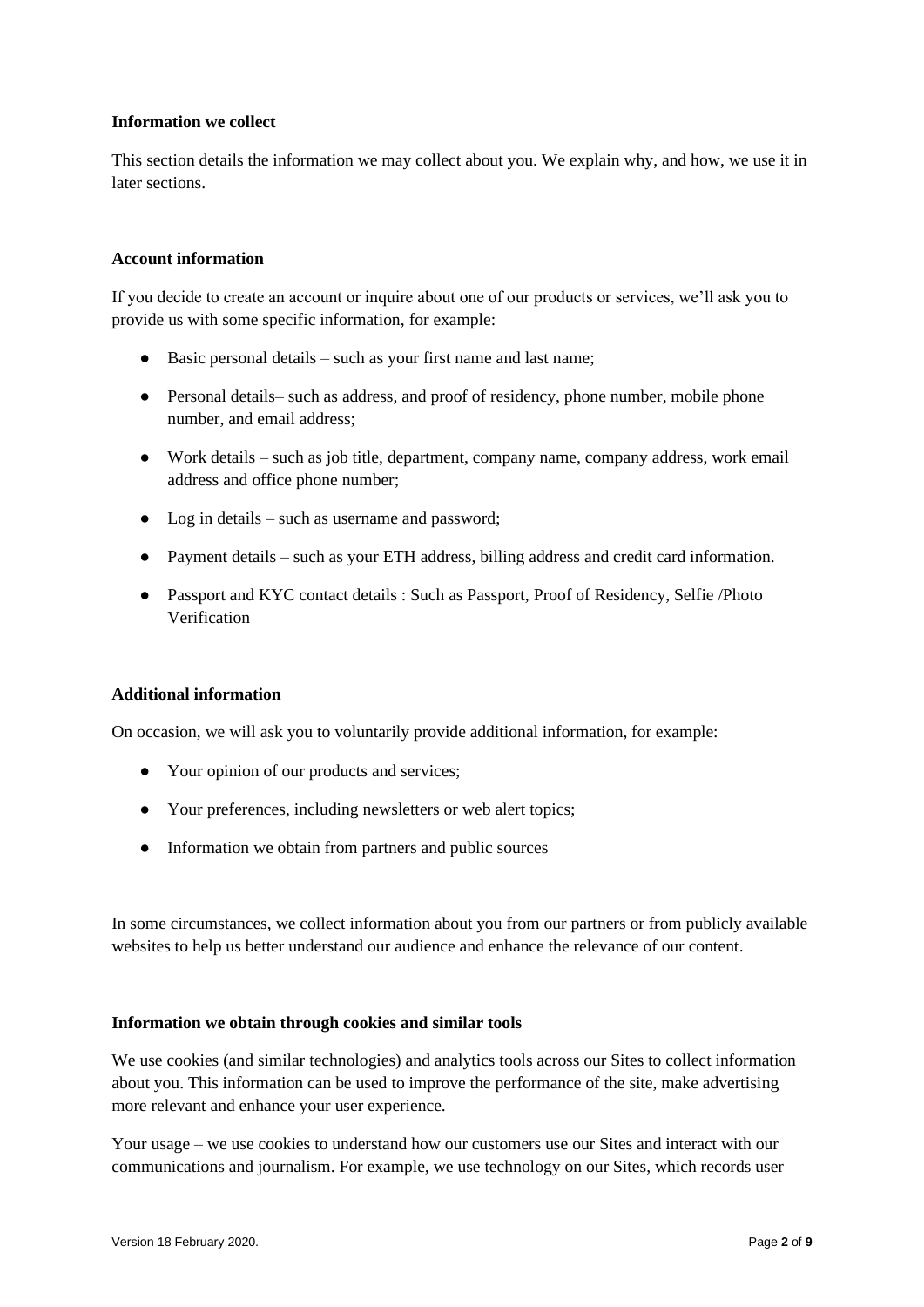movements, including page scrolling, clicks and text entered. (It does not record payment details.) This helps us to identify usability issues and improve the assistance we can provide to users and is also used for aggregated and statistical reporting purposes.

Your device – we use cookies to understand what type of device you are using to show you the best version of the site.

Your location and IP address – we use cookies to differentiate between legitimate activity and potential fraudulent activity on our site. For example, we use your location and IP address to determine if more than one person is using the same account, which is against our Terms.

Your engagement with advertisements – we use cookies to understand what advertisements you have been shown, or clicked on, to bill our advertising partners, and to present you with advertisements that are more relevant to you.

If you wish to manage your cookies, please read below:

#### **What are cookies?**

Cookies are small text files which a website may place on your computer or device when you visit a site. The cookie will help the website, or another website, to recognize your device the next time you visit. Web beacons, pixels or other similar files can also do the same thing. We use the term "cookies" in this policy to refer to all files that collect information in this way.

Cookies serve many functions. For example, they can help us to remember your username and preferences, analyze how well our Sites are performing, or allow us to recommend content we believe will be most relevant to you.

The majority of websites use cookies to collect and retain personal information about their visitors. Most cookies collect general information, such as how visitors arrive at and use our Sites, the device they are using, their internet protocol address (IP address), what pages they are viewing and their approximate location (for example, we would be able to recognize that you are visiting our Sites from London).

#### **Purpose of cookies**

We group our cookies into the below categories.

## **Operating our Sites**

Some cookies are essential for the operation of our Sites. This includes cookies for the following purposes:

Performance – we use these cookies to monitor Site performance. This allows us to provide a highquality experience by quickly identifying and fixing any issues that arise. For example, we might use performance cookies to track error messages, and to determine improvements to our Sites.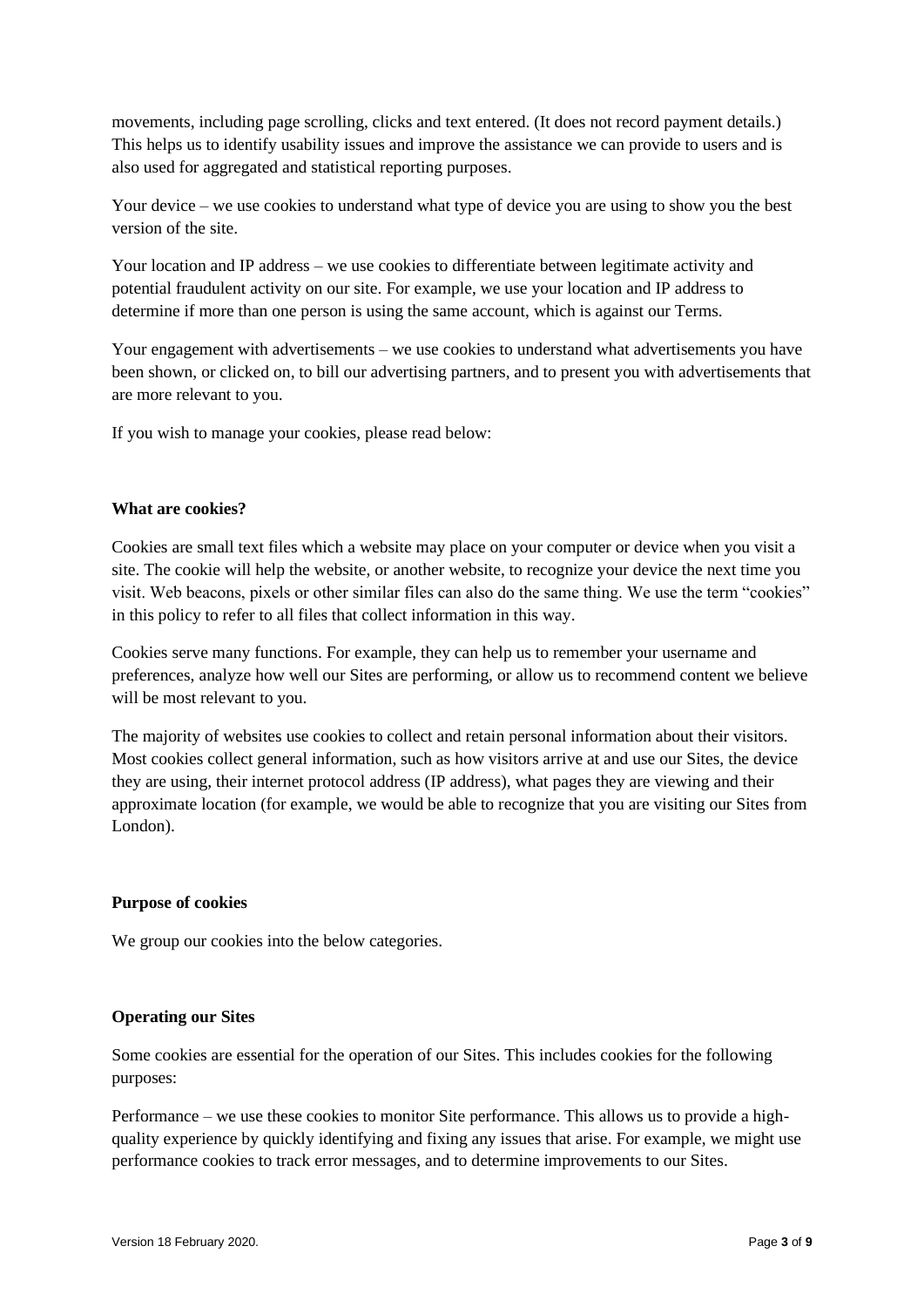Functionality – we use functionality cookies to allow us to remember your preferences. For example, we use functionality cookies to provide you with enhanced services, such as allowing you to watch a video online or comment on a blog.

Analytics – we use cookies to help us understand our audience and the success of advertising campaigns. For example, we count articles views to present 'Most Read' content. We also use analytics cookies to keep track of how many advertising impressions have been served for a campaign and to manage the frequency at which you see the same adverts.

Fraud prevention – we use cookies to monitor and prevent suspicious activity and fraudulent traffic.

## **Advertising**

We use cookies to serve you with advertisements that we believe are relevant to you and your interests. You may see these advertisements on our Sites and on other sites that you visit. For example, if you read a number of articles on the BVI, you may see an advertisement for a BVI company as we have inferred that you are interested in this topic. You may also see advertisements for our products and services on other websites if you have previously visited our Sites.

For our Sites that offer behaviourally or demographically targeted advertising, you will have the opportunity to turn this off in your account. Please note, if you turn this off you will still see the same number of advertisements, but they may be less relevant to you. You may continue to see "contextual" advertisements that are not targeted based on your personal information – for example, a motoring advertisement presented on a motoring article.

## **Third party cookies on our Sites**

We also use third party cookies on our Sites that fall into the categories above ("third party cookies") for the following reasons:

- to help us monitor traffic on our Sites (like many companies, we use Google Analytics to do this);
- to identify fraudulent or non-human traffic;
- to assist with market research:
- to improve Site functionality;
- to monitor compliance with our terms and conditions and copyright policy.

These third party cookies are used within programmatic for measurement and attribution, and management of frequency. They may also be used for personalization of advertisements based on data you have shared with third parties, to the extent that you have consented to this.

## **Use of pixels in emails**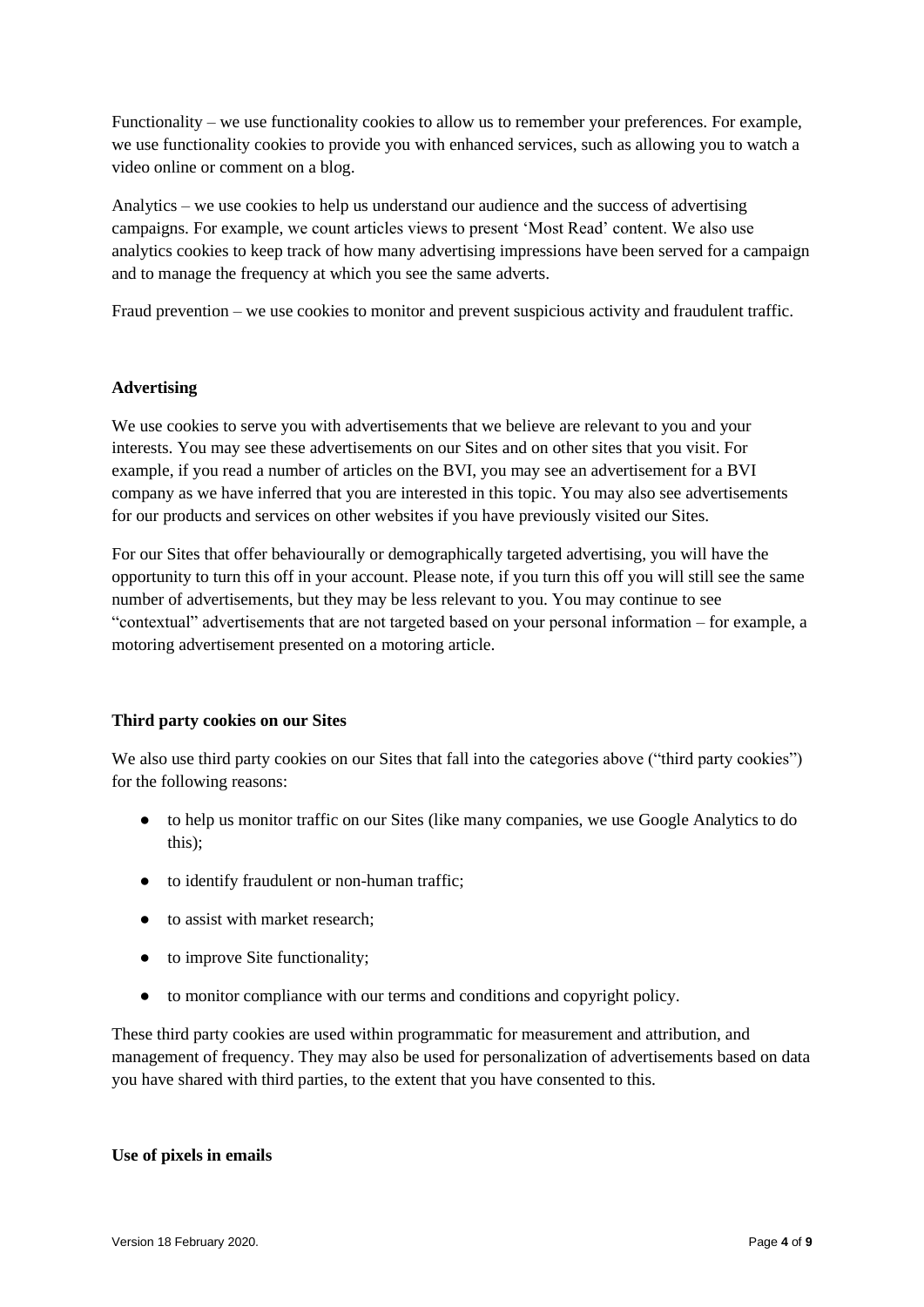Our emails often contain a single, campaign-unique "web beacon pixel" to tell us whether, and how many times, our emails are opened and verify any clicks through to links or advertisements within the email. We use this information for purposes including:

Determining which of our emails are more interesting to users;

Determining users' activity and engagement with our products and services;

Informing our advertisers (in aggregate) how many users have clicked on their advertisements.

The pixel will be deleted when you delete the email.

## **How to manage cookies**

You can also manage your cookies via your browser settings and you can set your browser not to accept cookies at all. For more information, please visit your browser's help page. However, in a few cases, some of our website features may not function as a result.

# **Lawful basis for processing**

We only process personal information where we have a lawful basis for doing so, such as the following:

User consent – This is where you have given us explicit permission to process personal information for a given purpose. For example, if you requested to receive information about SPECTRE Trading Limited's products and services, we would ask for your consent if we wanted to use your personal information for any other purpose. You have the right to withdraw this consent at any time. You can manage your preferences within your account or by contacting customer service.

Legitimate business purposes – This is where we have a legitimate interest, as a business, to process personal information. For example, where we are aware of copyright infringements on our Site, it is in our legitimate interests as a business to identify those responsible. We take due care to balance our interests against your right to privacy.

Contractual necessity – This is where we have to process personal information to meet our contractual obligations.

Legal obligation – This is where we have to process personal information in order to comply with the law. For example, we process and retain customer invoice information to comply with financial regulations.

## **How we use your personal information**

We collect personal information for the following reasons: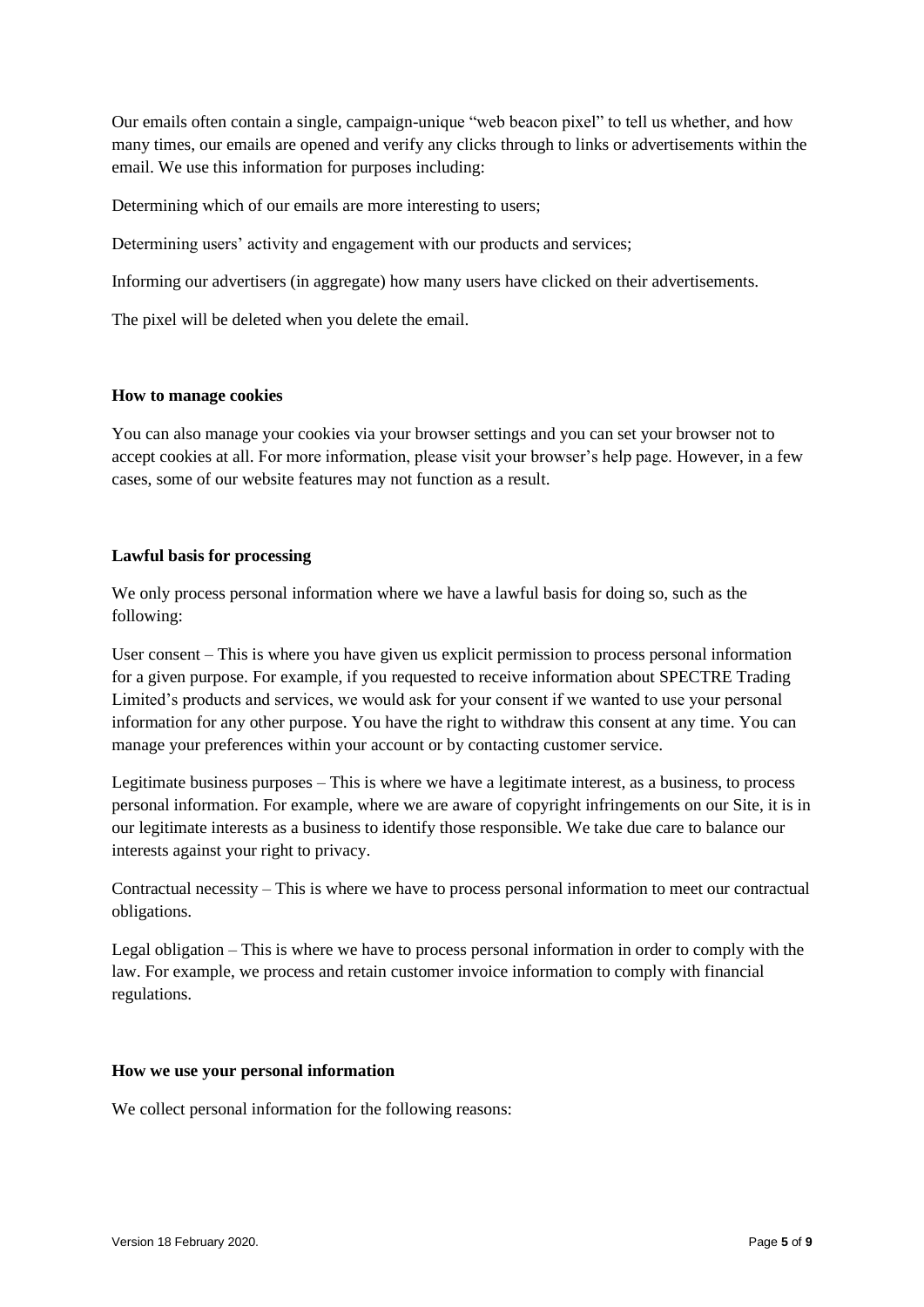To provide our service – We require some of your basic personal information so our services work as you would expect, for example, providing access to our digital content, notifying you of changes to our services and dealing with customer services queries.

To improve and maintain performance – In order to provide you with the best possible user experience, we need to make sure that our products and services work as they should. Using personal information helps us understand how our readers use our Sites so we can make improvements. This includes testing proposed developments on our Sites, reaching out to our customers with market research surveys and hosting subscriber focus groups.

To bill our customers – We, along with our authorized payments processors, securely process your payment information to take payments, give refunds and to detect and prevent fraudulent activity.

To monitor compliance with our policies and terms – We monitor for breaches of our terms and conditions and copyright policies.

To personalize our products and services – We improve your experience of our products and services by personalizing parts of our Sites and apps with the information you give us and what we learn about you. This includes showing you articles you may be interested in and recommending emails you may wish to sign up to. Where our Sites have such functionality, you can manage elements of personalization in your account.

To communicate product changes and offers – We want you to get the most out of our products and services, including showcasing our latest content and newsletters. We will contact you with carefullycurated SPECTRE Trading Limited offers and promotions, exclusive event invitations and feature announcements. For example, if there are no updates on topics you follow in your web alerts, we will send you articles on other topics that we think you might be interested in.

You are able to change your preferences at any time through your account or by contacting customer services. We also personalize our communications for strategic purposes.

To understand our users – We perform statistical, demographic and marketing analyses of Site users and their purchasing patterns for product development purposes. SPECTRE Trading Limited uses this information for analysis purposes, including analysis to improve customer relationships.

For the purposes of advertising – We rely on advertising revenue in part to support our journalism. We need to process your information to understand the effectiveness of the advertising we serve to you and others, and to deliver relevant personalized advertising. We use the information you give us and the information we collect about you to serve you with the most appropriate advertisements.

## **Who we share your personal information with**

We disclose personal information to facilitate the running of our business or to provide specific services you have requested. Commonly, we will disclose information to:

Service providers – We engage service providers who help to support our business and improve our products. These service providers include, for example, fulfilment providers for delivery of our digital content and marketing; customer service agencies; payment providers; organizations that host our Sites or databases; and providers of online surveys.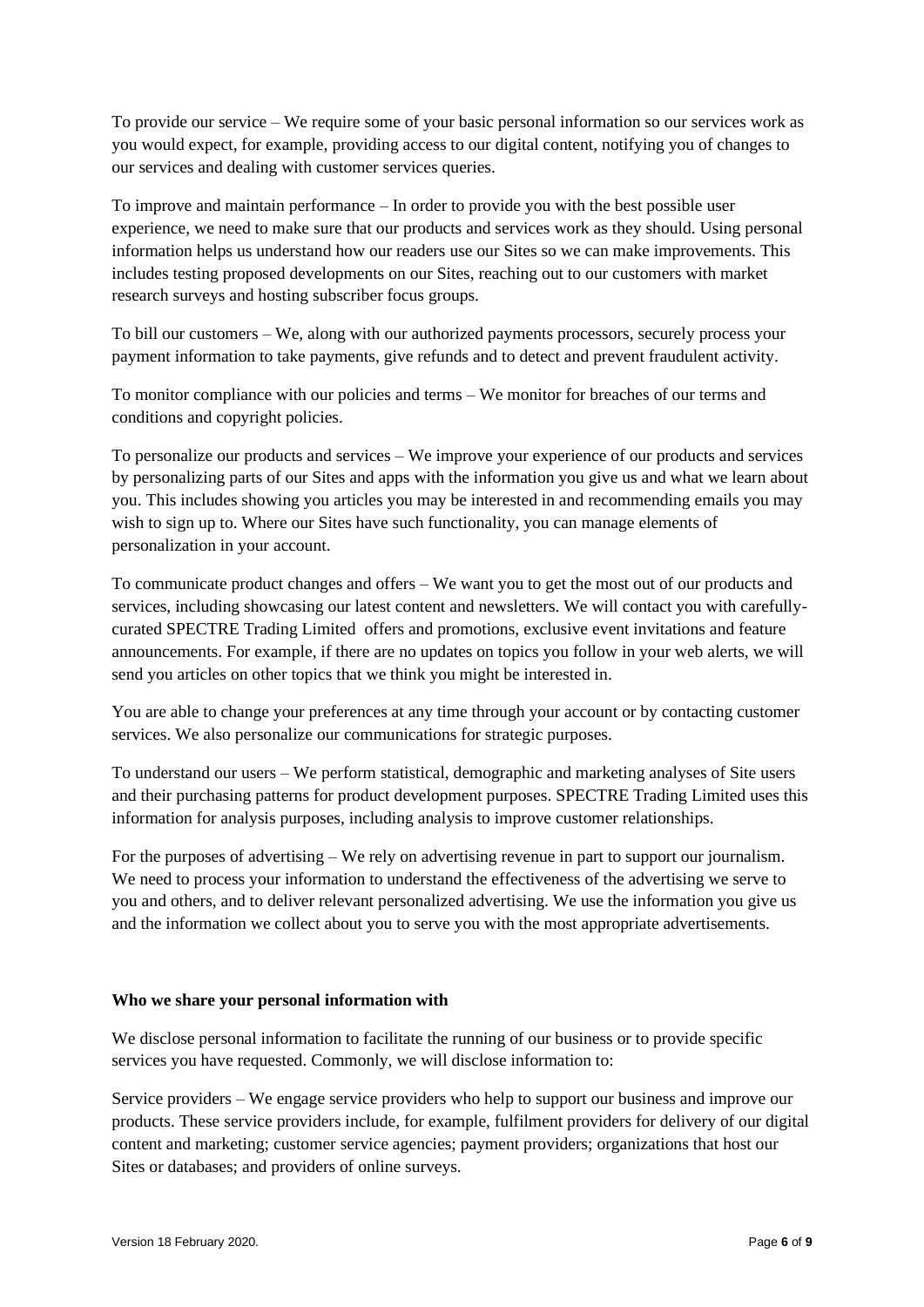Advertisers – We, and our advertising partners, use cookies to collect personal information and serve you with advertisements that we believe are relevant to you and your interests. There is more specific information about our advertising partners and data sharing in our Cookie Policy.

Social media providers – We share the information of our subscribers with social media partners for the following reasons:

To create lookalike audiences for the purposes of targeted advertising on social media platforms;

Other users – Our Sites are publicly accessible and anyone around the world who accesses our Sites will be able to see anything you post, such as comments about an article. We encourage you to use a pseudonym when commenting on our Sites if you do not wish to be identifiable to other readers.

Legal processes and successors in title – We may transfer or disclose your personal information to any entity which takes over or acquires the relevant SPECTRE Trading Limited business. We also share aggregated, non-identifiable information with third parties. Before sharing this information, we ensure that it cannot identify you as an individual. For example, we regularly release information about the size and growth of our audiences.

# **How long we retain your personal information**

We retain the majority of your personal information for as long as your account is active and therefore open; this allows you to continue accessing our content, products and services.

If you become inactive and are not a subscriber, we may delete elements of the information associated with your account. We will normally warn you if your access is going to be withdrawn and give you the opportunity to retain your account.

Where we don't need to keep all of your information in full, we will obfuscate or aggregate it, for example, web activity logs and survey responses. This is to ensure that we do not retain your information for any longer than is necessary.

It is sometimes necessary for us to keep your personal information for longer periods of time, for example:

If there is a statutory requirement to retain it;

If we require the information for legal reasons or there is a legitimate business need for us to retain it;

To ensure we do not contact you if you have asked us not to.

## **How we keep your personal information secure**

We have appropriate technical and administrative security measures in place to help ensure that our users' information is protected against unauthorized or accidental access, use, alteration, or loss. We use encryption technology, such as Transport Layer Security (TLS), to protect your personal information when you order products or services from us. Your data is stored in the OVH cloud and the servers protected by encryption, passwords, firewalls plus use of cutting-edge technology.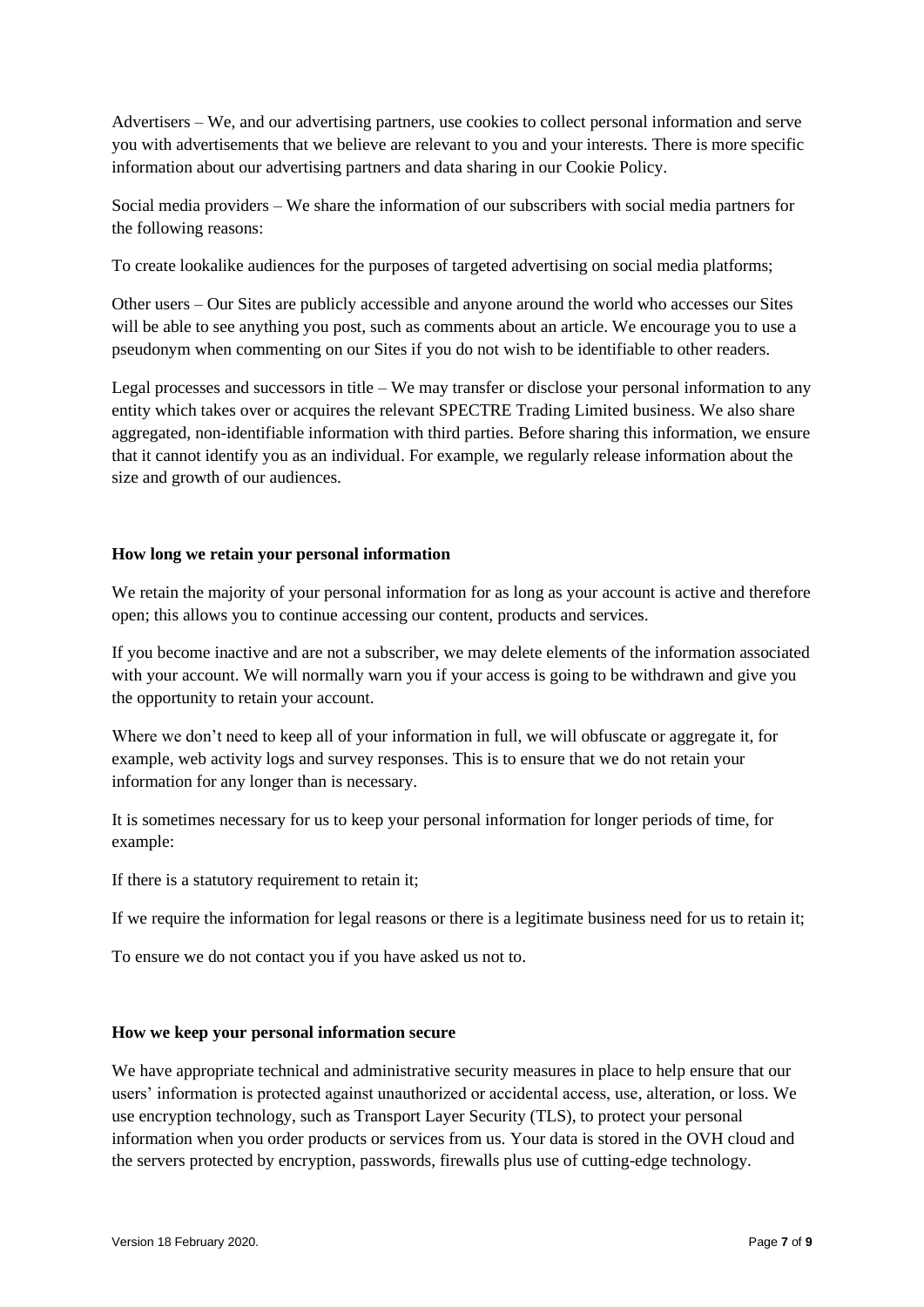We operate a global business, so your personal information may be processed and stored outside your country of residence. For example, our global customer services team need to access information about you in order to respond to your queries.

# **Your rights**

Under data protection laws, you have rights as an individual in relation to the personal data we hold about you. These rights include:

- $\bullet$  The right to object to direct marketing your preferences, including in relation to direct marketing, can be found in your account;
- The right to access the personal data that we process about you;
- The right to request the deletion of your personal data;
- $\bullet$  The right to request the rectification of your personal data you can manage some of this information in your account.
- The right to request that We delete your personal data under certain conditions.
- The right to request that We restrict the processing of your personal data, under certain conditions.
- The right to object to Us processing of your personal data, under certain conditions.
- The right to request that We transfer the data that we have collected to another organisation or directly to you, under certain conditions.

You can exercise these rights through your account or by contacting customer services at [support@spectre.ai](mailto:support@spectre.ai) .

These rights to not extend to processing and collection of personal data by journalists or for journalistic purposes.

## **Where this Privacy Policy applies**

Personal information is collected by SPECTRE Trading Limited , which is considered the "data controller" of your personal information under European Union and UK data protection law. Our address is Suite 305, Griffith Corporate Centre, PO Box 1510, Beachmont, Kingstown, St.Vincent and the Grenadines .

Our Sites are not intended for children under 16 years of age. We do not intentionally collect or use any information from children.

Our Sites may contain links to third party websites which are not subject to this privacy policy. We are not responsible for their content, use of personal information, or security practices.